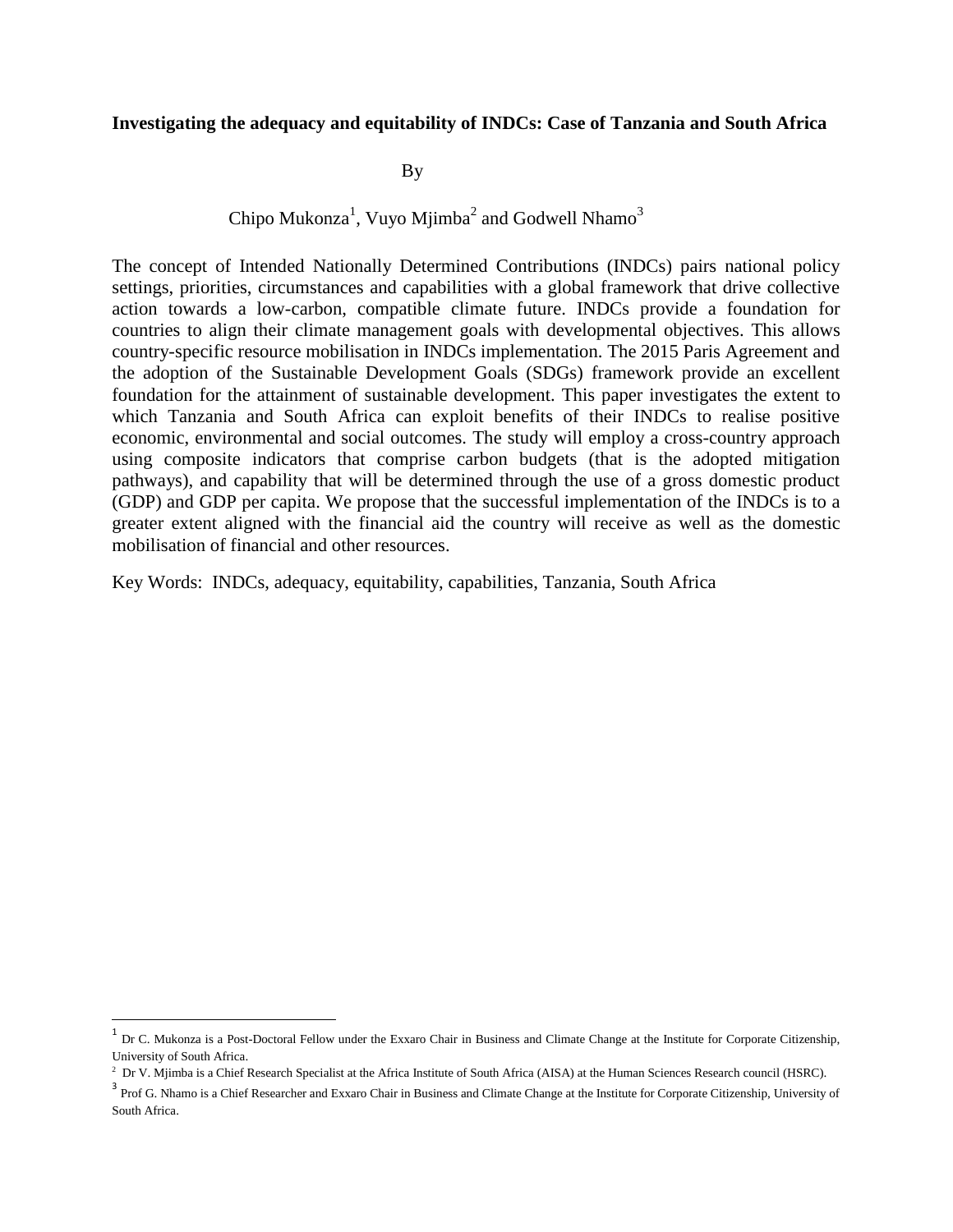## **Introduction**

All dressed up and nowhere to go! This is a suitable phrase to describe the status quo on the issue of a concerted and common global focus on addressing the persitent climate change phenomenon. Literally or figuratively, the phrase opening this paragraph refers to getting ready for something and then it never happens.

The 2015 Paris Agreement appears to be the key allowing the dressed up world to engage fully with the climate change challenge in a manner that mitigates the projected consequences of the previous partial engagements. A critical component of the 2015 Paris Agreement is the set of nationally initiated climate change management action under the Intended Nationally Determined Contributions (INDCs) theme. INDCs have been put forward by countries as individual contributions and pledges towards a global collective effort to manage climate change (Mbeva and Pauw, 2016). In principle, INDCs link the national policy settings with a global framework that drives collective action toward a low-carbon, climate-resilient future. An important feature of INDCs is that country contributions to climate management are made within the context of national priorities, circumstances and capabilities. It is argued that sending credible signals through instruments such as INDCS regarding future climate management plans has the potential to stimulate investment and international support for mitigation and adaptation activities. More important is that INDCs can encourage technological innovation in both private and public sector policy and practice spaces.

In this article, we explore the extent to which Tanzania and South Africa can exploit benefits of their INDCs to realise positive economic, environmental and social outcomes. In essence, the paper compares and contrasts the capacity and capabilities of Tanzania and South Africa towards low carbon development and growth. The documentation unfolds as follows: the nest section discusses the methodology, followed by results and discussion before concluding the arguments.

# **Methodology**

The objective of the study was to investigate the extent to which Tanzania and South Africa can exploit benefits of their INDCs so as to realise positive economic, environmental and social outcomes. It should be noted that INDCs must not be treated in isolation with existing climate change policies and economic development policies in a particular country. Rather, these should complement each other so as to meet the desired goals. For the study to achieve its objectives existing economic and climate change policies, several documents which look at the population and Human Development Index (HDI) were consulted. In addition, international documents like the International Energy Agency (IEA) World Energy Outlook - WEO (IEA 2015, the South African Renewable Energy Status Report -REN21(2015) and Climate data explorer were consulted. To investigate whether the INDCs were adequate, equitable and fair, information was sourced from various sources, which developed various online maps and methodologies. Among these sources were: the CAT tools that calculate the adequacy of individual INDCs based on historical emissions, projected emissions and policy projections; Equity Reference Calculator, 2016 and the Equity Reference Framework. Furthermore, websites were visited and these included the following: [http://climateobserver.org/country-profiles/tanzania/,](http://climateobserver.org/country-profiles/tanzania/) and http://unfccc.int/ghg\_data/ghg\_data\_unfccc/items/4146.php.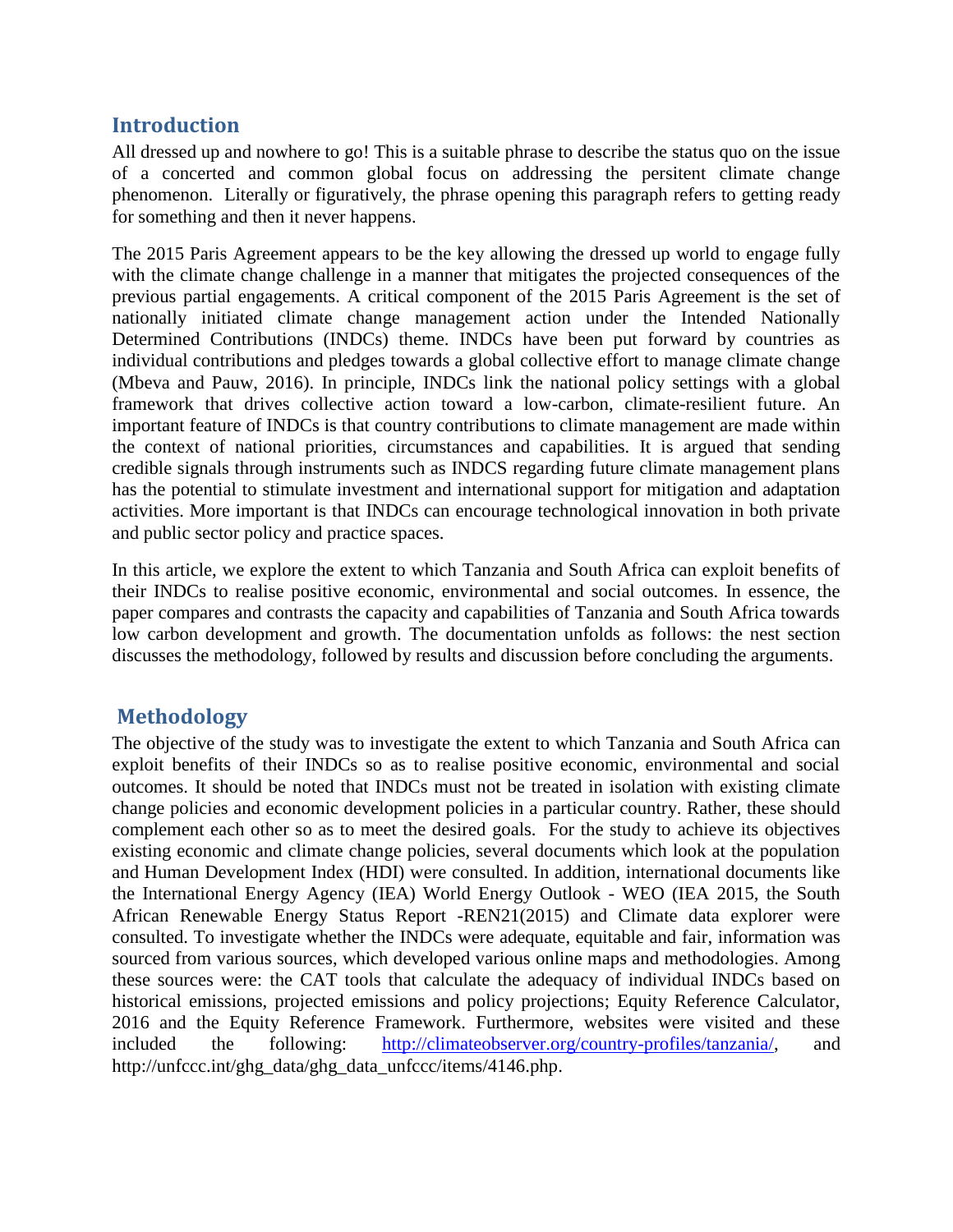## **Results and Discussion**

After carrying out its long term mitigation scenario study between 2005 and 2008, South Africa took a decision to adopt a peak, plateau and decline (PPD) approach to reducing GHG emissions. The overarching objective is to reach to peak between 2020 and 2025, plateau for roughly a decade and then starts to reduce GHGs (Figure 1). Emissions during the period 2025-2030 will be in the range 398-614 million tonnes of CO2 equivalent. Such emissions cover those from land and all sectors of the economy and these emissions stood at 461MtCO2e in 2000 (Department of Environmental Affairs-DEA, 2009).





#### **Source: Adpted from DEA (2009)**

According to the Climate Action Tracker - CAT (2016) South Africa's INDCs have been rated inadequate as its target after accounting for Land Use, Land-Use Change and Forestry (LULUCF). As alluded before, South Africa proposes to reduce its GHG emissions levels to between 398–614 MtCO2e over 2025–2030 (CAT, 2016).

Tanzania INDCs state that there is a need for financial support for the country to fully implement its submission. Against this background, the country has done its calculation and concluded that an initial USD 500 million per up to 2020 is required to address climate change adaptation. Thereafter, Tanzania proposed to receive one billion United States dollars (US\$) per year up to 2030. About US\$60 billion by 2030 in mitigation investments is needed. Thus, the Tanzania INDCs (that also considers adaptation and mitigation) rest upon financial and technological support from the international community. There are sectors which have been identified as those that require adaptation to climate change namely: the crop sector, livestock, coastal, fisheries, water resources, forestry, health, tourism and human settlement. As for mitigation, the following priority sectors have been identified: energy, transport, forestry and waste management. From the United Nations Millennium Development Goals indicators Tanzania per capita carbon emission (CO3 equivalent in tonnes) stand at 0.15, a figure which is quite insignificant. Through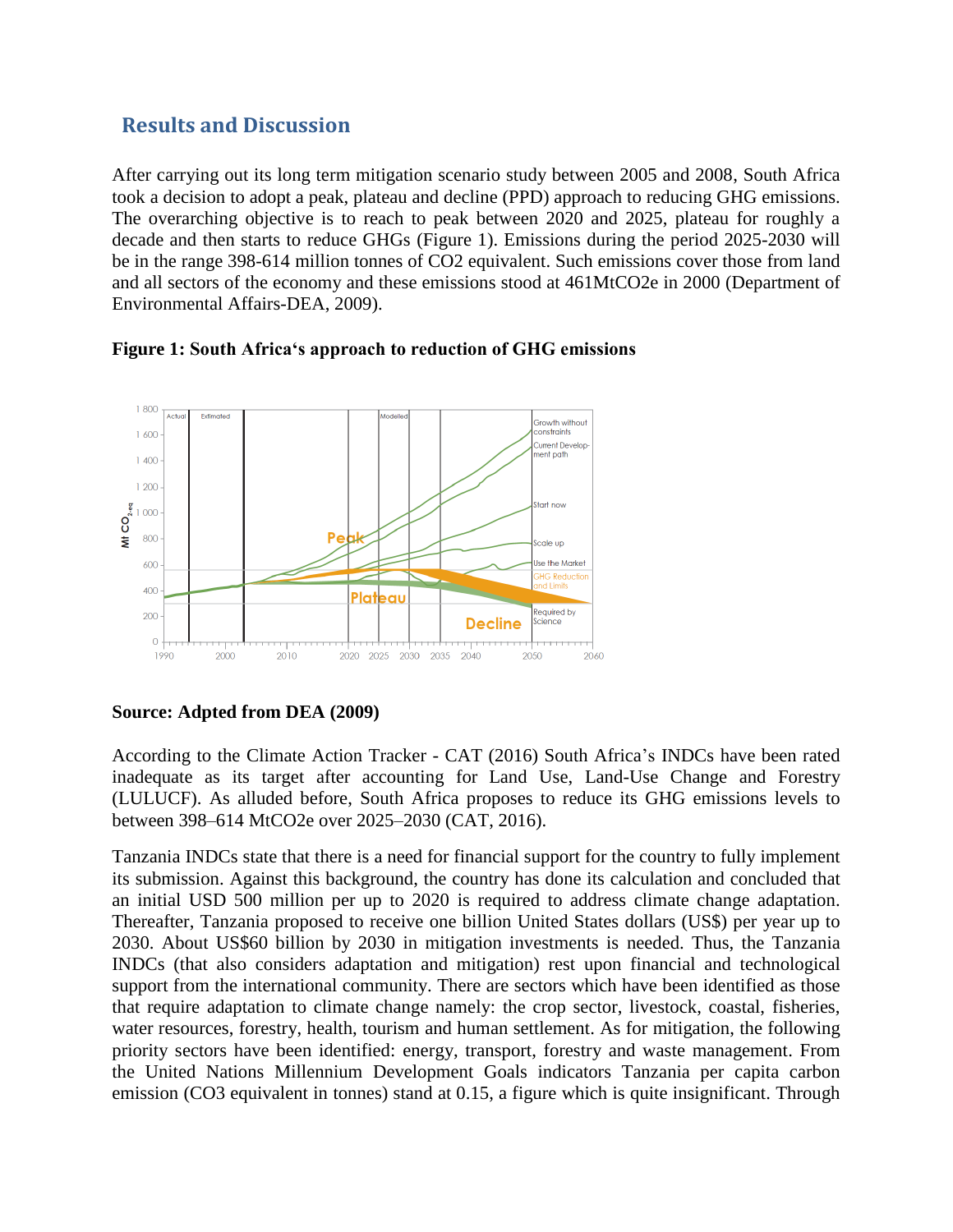its INDCs Tanzanian has indicated that it will reduce its emission by 10-20% by 2030 relative to the business as usual scenario of 138-153 Million tonnes Carbon dioxide (CO2e). Furthermore, the INDCs state that emission reduction is subject to review after the first Biennial Update Report.

According to Day et al. (2016), Tanzania issued vague statements regarding their intentions. The country states, "The intended contributions by these sectors are considered fair and ambitious in light of Tanzanian's national circumstances and for achieving the UNFCCC objective" (Tanzania INDC, 2015:6). Based on the methodology developed by the CAT (2016) on comparability of effort determining adequacy and fairness, we consider these to be inadequate for Tanzania. As emission targets proposed are less ambitious towards the achievement of the 2<sup>o</sup>C level. Therefore, warming is likely to exceed 3<sup>o</sup>C. This conclusion is reached based on the historical emissions, especially from forestry, the long term pathway and the initial 2020 pledge hinged on financial and technical support from the international community which is a default. Implementing the pledge requires Tanzania to come up with strategies to finance the commitments at the national and sector levels. Given the Tanzania GDP/capita and the Human Development Index, it does not have the capability to implement its pledge. Table 1 provides a comparison of South Africa and Tanzania equity indicators.

| <b>Indicator</b>                                                                         | <b>Tanzania</b>                         | Rank                     | South Africa                               | Rank    |
|------------------------------------------------------------------------------------------|-----------------------------------------|--------------------------|--------------------------------------------|---------|
|                                                                                          |                                         |                          |                                            |         |
| CO2 Emissions - Cumulative Per<br>Capita 1850-2012                                       | 3.16 tCO <sub>2</sub> Per Capita        | 168/185                  | 284.01 tCO <sub>2</sub> Per<br>Capita      | 47/185  |
| CO2 Emissions - Cumulative<br>1850-2012                                                  | 151.05 MtCO <sub>2</sub>                | 119/185                  | 14.86 MtCO <sub>2</sub>                    | 16/185  |
| <b>GHG Emissions - Cumulative Per</b><br>Capita 1990-2012 without LUCF                   | 25.76 tCO <sub>2</sub> Per Capita       | 151/185                  | 168.50. tCO <sub>2</sub> Per<br>Capita     | 158/185 |
| GHG Emissions - Government<br>Projected Total 2030 without<br><b>LUCF</b>                |                                         |                          |                                            |         |
| CO2 Emissions - EIA Projected<br><b>Total 2030</b>                                       |                                         |                          | $\overline{\phantom{a}}$                   | $\sim$  |
| Capacity to Adapt to Climate<br>Impacts - 2010                                           | 3.00 On a Scale of 1-5                  | 100/178                  | 4.00 on a scale of<br>$1 - 5$              | 56/178  |
| Required<br>for<br>Investment<br>Mitigation Potential Below \$0 per<br>tCO <sub>2e</sub> |                                         | $\overline{\phantom{a}}$ | 7.67<br>2010<br>real<br><b>USD</b> billion | 13/13   |
| Required<br>Investment<br>for<br>Mitigation Potential at \$0-10 per<br>tCO <sub>2e</sub> |                                         | $\blacksquare$           | 0.36<br>2010<br>real<br><b>USD</b> billion | 12/13   |
| Human Development Index -<br>Health 2013                                                 | 61.50                                   | 151/182                  | 56.90                                      | 163/182 |
| GDP-PPP Per Capita 2012                                                                  | 2,205.97 Intl\$<br>(2011)<br>Per Capita | 148/178                  | 12,374.53<br>Intl\$<br>(2011) Per Capita   | 82/178  |
| GHG Emissions - Cumulative Per<br>Capita 1990-2012 with LUCF                             | 75.50 tCO <sub>2</sub> Per Capita       | 114/185                  | 169.24 tCO <sub>2</sub> Per<br>Capita      | 63/185  |
| Capacity to Adapt to Climate<br>Impacts - 2030                                           | 3.00 On a Scale of 1-5                  | 101/178                  | 4.00 On a Scale of<br>$1-5$                | 58/178  |

**Table 1: A comparison of South Africa and Tanzania Equity indicators**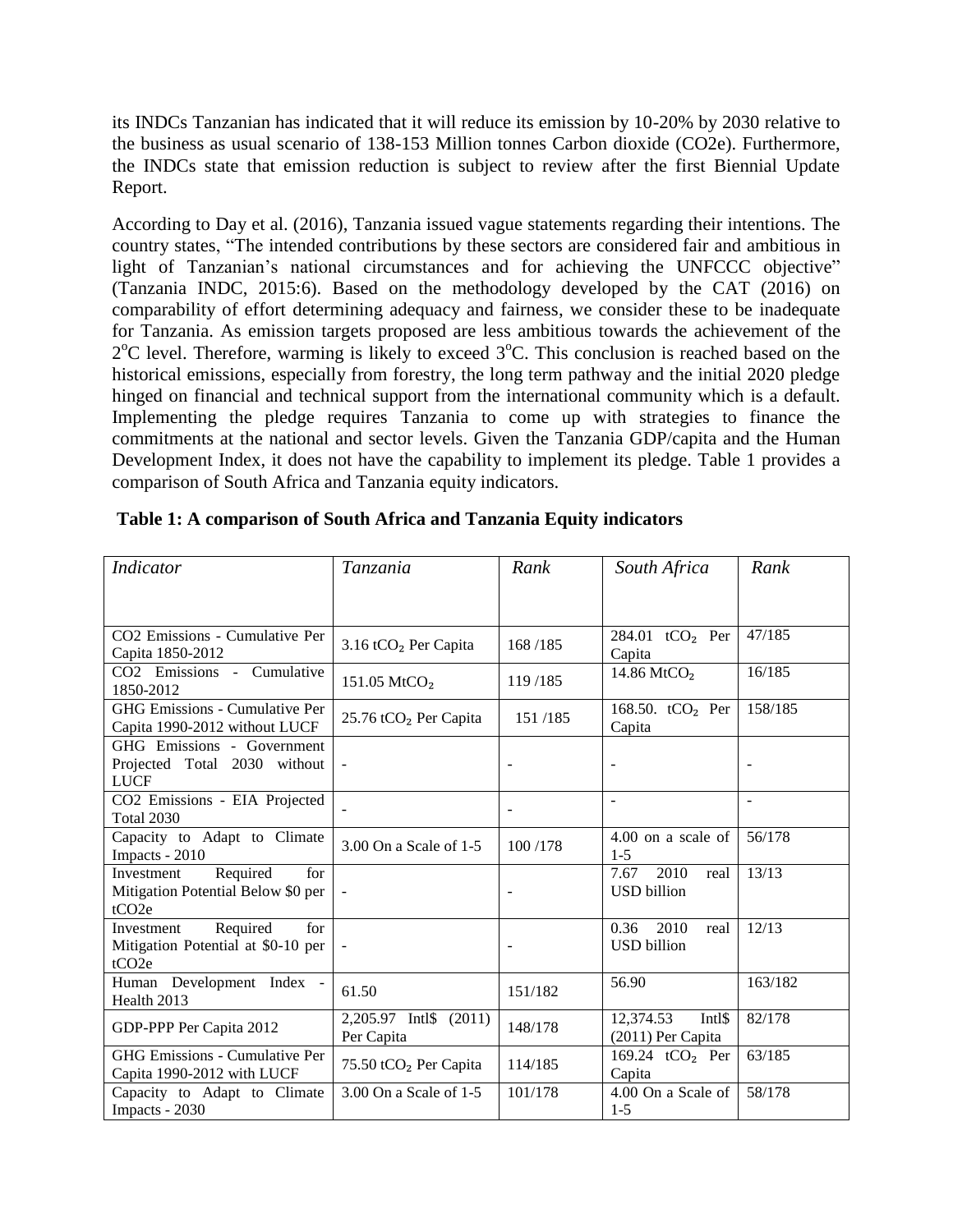| Human Development Index -<br>Education 2013                         | 5.10             | 142/181 | 9.90                        | 54/181       |
|---------------------------------------------------------------------|------------------|---------|-----------------------------|--------------|
| Percentage of Population Living<br>on More than \$3.10 per Day 2012 | 23.90 Percentage | 107/125 | 65.30 Percentage            | 71/125       |
| Percentage of Population with<br>Access to Electricity 2012         | 15.30 Percentage | 174/182 | 85.40 Percentage            | 116/182      |
| Mitigation Potential Below \$0 per<br>ton $CO2e - 2030$             |                  |         | 130.60 MtCO <sub>2</sub> e  | 13/13        |
| Mitigation Potential at \$0-10 per<br>ton CO <sub>2</sub> e - 2030  |                  |         | $46.09$ MtCO <sub>2</sub> e | 11/13        |
| Mitigation Potential at \$10-30 per<br>ton CO <sub>2</sub> e - 2030 |                  |         | $74.76 \text{ MtCO}_2$ e    | $\rm Six/13$ |
| TPES per GDP (MULUS)                                                | 1.01(2015)       |         | 0.44                        |              |
| TPES/pop (toe/capita)                                               | 0.48             |         | 2.66                        |              |
| $CO2/TPES(t CO2/toe)$                                               | 0.41             |         | 2.98                        |              |
| <b>HDI</b>                                                          | 0.521            | 151     | 0.666                       | 116          |

Source: CAIT Climate Data Explorer, Equity Explorer (2016) and IEA (2015)

\* TPES: Total primary energy supply

Table 1 shows that Tanzania's CO2 emissions; cumulative per capita 1850-2012 was ranked 168 out of 185, whereas South Africa is ranked 47. Regarding Capacity to adapt to climate impacts by 2030 Tanzania is ranked 3 on a scale of 1- 5 while, South Africa is ranked 4. The Table shows the differences that exist between the two countries regarding human development, purchasing power parity (PPP) and the cumulative carbon emission. While South Africa emits more based on economic development and energy access of its population, it is by far developed. Hence it is better placed to have the capacity to implement its INDCs. For Tanzania there are many challenges. For starters the population that has access to energy is at 15%. In terms of mitigation potential it stands at \$10-30 per tonnes CO2e – 2030. Capacity to Adapt to Climate Impacts by 2030 for Tanzania is ranked at three which indicates limited capacity. In the midst of fulfilling its INDCs obligations Tanzania has to improve energy access, access to education, access to health among other to improve the wellbeing of its population.

#### **Conclusion**

Through the investigation of the adequacy, fairness, capability and equity of the INDCs submitted by Tanzania and South Africa, the study established that these are generally inadequate. Both countries included conditionality clauses in their INDCs – the conditionality facilitated ambition. In the case of Tanzania, the vague statement not projecting its GHG reductions and stating that if circumstance allow, renders it unambitious. The conditionality clause brings uncertainty and has legal and financial implications once the document is ratified as the country's NDCs. It is also critical for both countries to start developing comprehensive sector based climate finance strategies that articulate their financial needs to enable the implementation of INDCs. Although South Africa has put forward ambitious targets, it is important to note that ambition without implementation is nothing. We therefore conclude that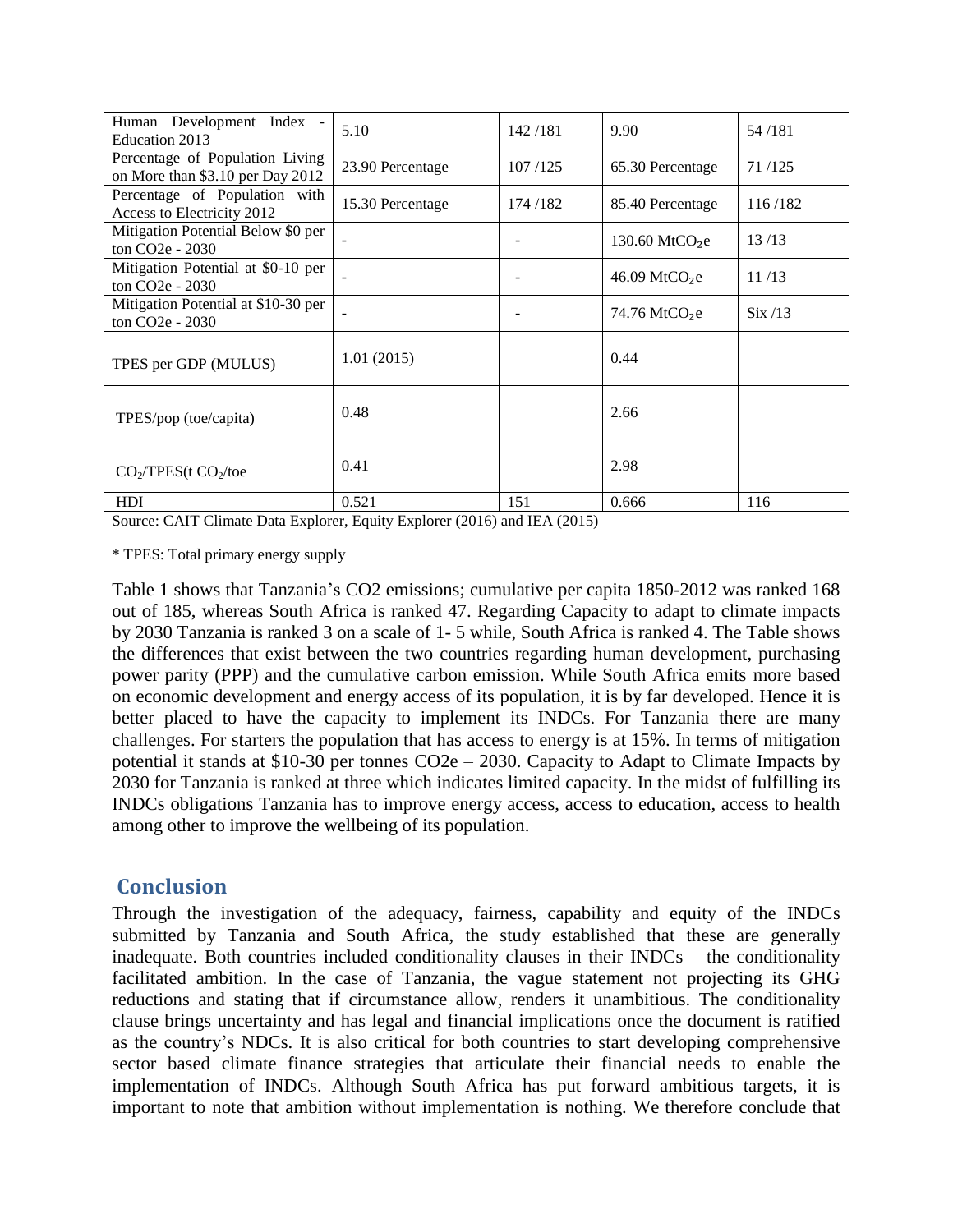the successful implementation of the INDCs is, to a greater extent, aligned with the financial aid the country will receive as well as domestic mobilisation of financial and other resources.

## **References**

Day. T., Roser.F, and Kurdziel. M. (2016). Conditionality of Intended Nationally Determined Contributions (INDCs). New Climate Institute. Available online: [http://mitigationpartnership.net/sites/default/files/indc-conditionality\\_0.pdf](http://mitigationpartnership.net/sites/default/files/indc-conditionality_0.pdf) [Accessed 27 May 2016].

Department of Environmental Affairs (DEA). (2009). South Africa's Long Term Mitigation Scenarios and Climate Change Policy Response, PowerPoint presentation, presented at Workshop on Mitigation Potentials, Comparability of Effort and Sectoral Approaches, Bonn: DEA, [http://ec.europa.eu/clima/events/docs/0010/south\\_africa\\_en.pdf.](http://ec.europa.eu/clima/events/docs/0010/south_africa_en.pdf) Accessed 01/06.2016

Harries, J. and Hoch, S. (2016). Long-term mitigation planning: implementing the Paris Climate Agreement. Available online: [http://ee.ricardo.com/cms/long-term-mitigation-planning](http://ee.ricardo.com/cms/long-term-mitigation-planning-implementing-the-paris-climate-agreement%20Accessed%2010%20June%202016)[implementing-the-paris-climate-agreement Accessed 10 June 2016](http://ee.ricardo.com/cms/long-term-mitigation-planning-implementing-the-paris-climate-agreement%20Accessed%2010%20June%202016)

IEA. (2015). Key World Energy Statistics 2015. Available online: [https://www.iea.org/publications/freepublications/publication/KeyWorld\\_Statistics\\_2015.pdf](https://www.iea.org/publications/freepublications/publication/KeyWorld_Statistics_2015.pdf) [Accessed 15 June 2916]

Mbeva, K.L. and Pauw, P. (2016). Self-Differentiation of Countries' Responsibilities. Addressing Climate Change through Intended Nationally Determined Contributions. Discussion Paper 4/2016. German Development Institute.

Roser. F., Day. T. and Kurdziel.M. (2016). After Paris: What is next for Intended Nationally Determined Contributions (INDCs)? New Climate Institute. Available online [http://mitigationpartnership.net/sites/default/files/indcs\\_post\\_paris\\_1.pdf](http://mitigationpartnership.net/sites/default/files/indcs_post_paris_1.pdf) [Accessed 27 May 2016].

Schmitz, H. (2012). PEACH: Methodology, Brighton: IDS

Tanzania INDC. (2015). Available online:

[http://www4.unfccc.int/submissions/INDC/Published%20Documents/United%20Republic%20of](http://www4.unfccc.int/submissions/INDC/Published%20Documents/United%20Republic%20of%20Tanzania%E2%80%8B/1/INDCs_The%20United%20Republic%20of%20Tanzania.pdf)